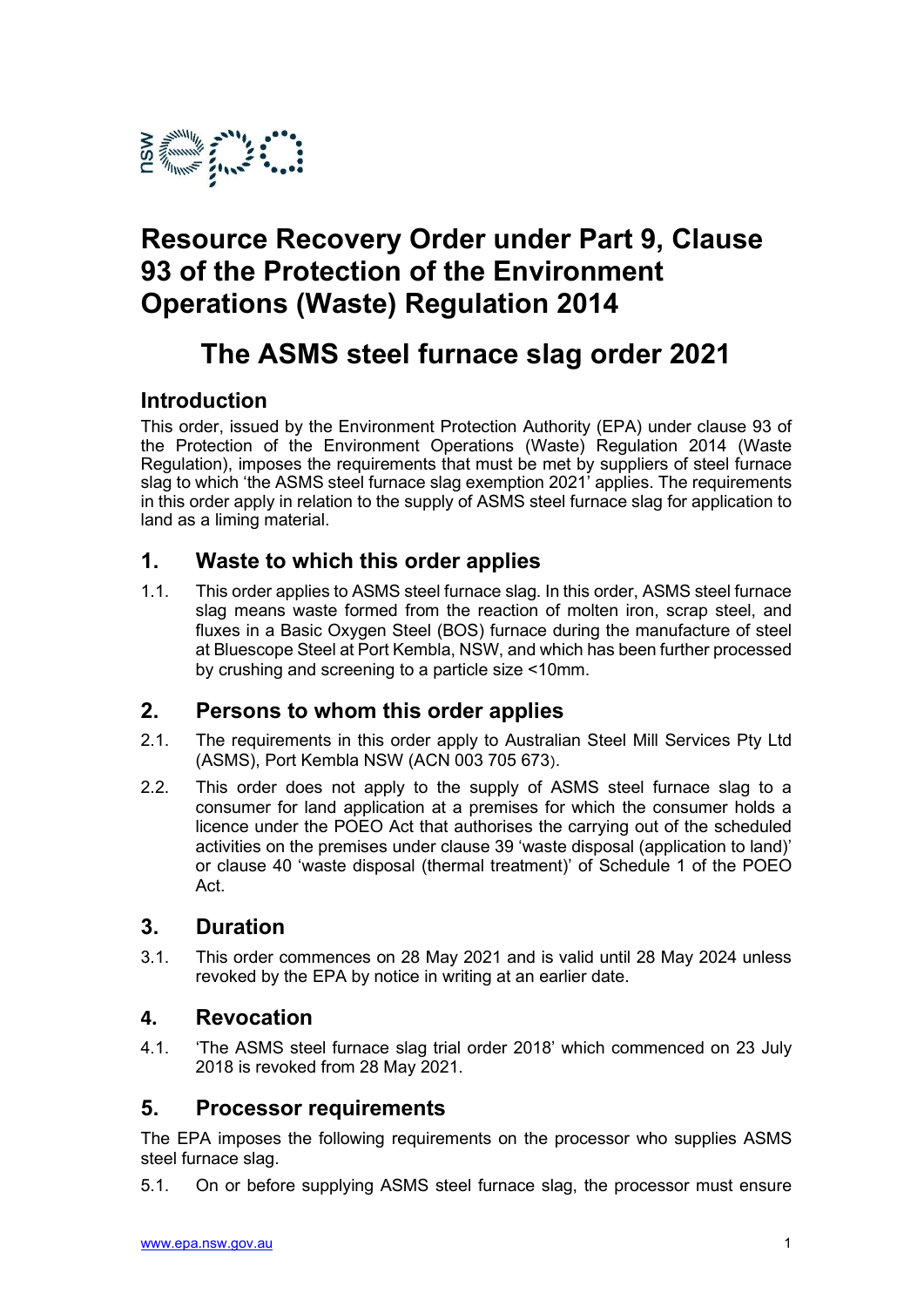that the slag does not contain physical contaminants, including but not limited to glass, rigid plastics, flexible plastics or polystyrene. For the purposes of this order, physical contaminants does not include small incidental quantities of iron and steel encapsulated within the slag particles.

5.2. The processor must undertake one-off sampling of a batch, truckload or stockpile of the ASMS steel furnace slag, by collecting 10 composite samples from every 4,000 tonnes (or part thereof) generated and testing each sample for the chemicals and other attributes listed in Column 1 of Table 1. For batches greater than 4,000 tonnes, the above sampling rate must be repeated (e.g 30 composite samples would be required for a 12,000 tonne batch).

#### Chemical and other material requirements

- 5.3. The processor must not supply ASMS steel furnace slag to any person if, in relation to any of the chemical and other attributes of the ASMS steel furnace slag:
	- 5.3.1. The concentration or other value of that attribute of any sample collected and tested as part of the one-off sampling of the ASMS steel furnace slag exceeds the absolute maximum concentration or other value listed in Column 3 of Table 1, or
	- 5.3.2. The average concentration or other value of the ASMS steel furnace slag (based on the arithmetic mean) exceeds the maximum average concentration or other value listed in Column 2 of Table 1, or
- 5.4. The absolute maximum concentration or other value of that attribute in ASMS steel furnace slag supplied under this order must not exceed the absolute maximum concentration or other value listed in Column 3 of Table 1

| Column 1                                          | Column <sub>2</sub>                                | Column <sub>3</sub>                                |
|---------------------------------------------------|----------------------------------------------------|----------------------------------------------------|
| <b>Chemicals and other attributes</b>             | Maximum average<br>concentration                   | Absolute maximum<br>concentration                  |
|                                                   | (mg/kg 'dry weight' unless<br>otherwise specified) | (mg/kg 'dry weight' unless<br>otherwise specified) |
| 1. Mercury                                        | 0.5                                                | 1                                                  |
| 2. Cadmium                                        | 0.5                                                | 1                                                  |
| 3. Lead                                           | 10                                                 | 20                                                 |
| 4. Arsenic                                        | 5                                                  | 10                                                 |
| 5. Beryllium                                      | 10                                                 | 20                                                 |
| $6.$ Boron <sup>1</sup>                           | <b>NA</b>                                          | <b>NA</b>                                          |
| 7. Chromium (total)                               | 2000                                               | 2500                                               |
| 8. Copper                                         | 20                                                 | 40                                                 |
| 9. Manganese <sup>1</sup>                         | <b>NA</b>                                          | <b>NA</b>                                          |
| 10. Molybdenum                                    | 15                                                 | 30                                                 |
| 11. Nickel                                        | 30                                                 | 60                                                 |
| 12. Selenium                                      | 2                                                  | 5                                                  |
| $13.$ Zinc                                        | 200                                                | 300                                                |
| 14. Vanadium <sup>1</sup>                         | <b>NA</b>                                          | <b>NA</b>                                          |
| 15. Leachable concentration<br>(TCLP) of Chromium | $0.05$ mg/L                                        | $0.1$ mg/L                                         |

#### Table 1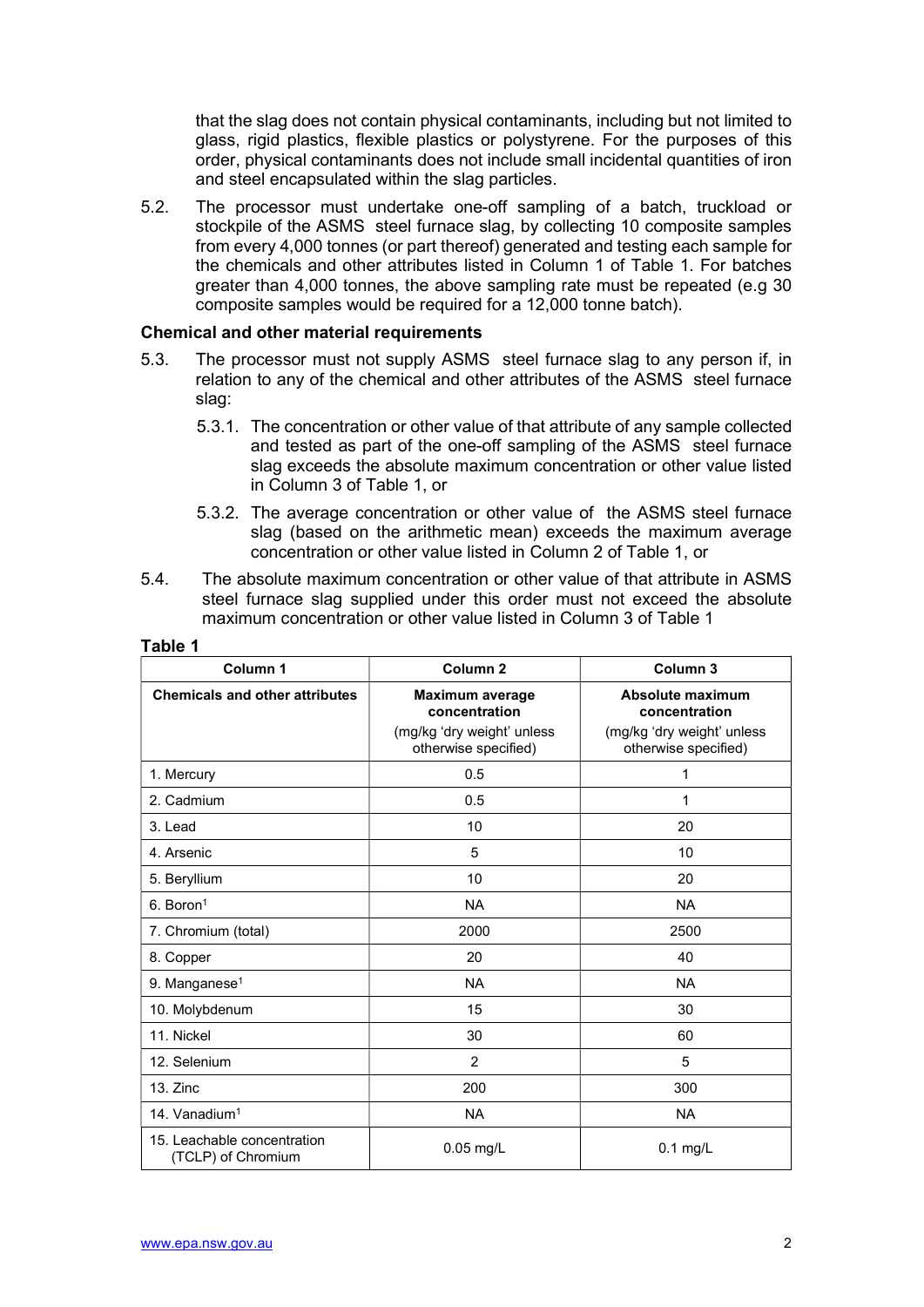| 16. Leachable concentration<br>(TCLP) of Zinc | $0.5 \text{ mg/L}$ | 1.0 $mq/L$ |
|-----------------------------------------------|--------------------|------------|
| 17. Electrical Conductivity <sup>1</sup>      | NA                 | ΝA         |
| 18. pH                                        | 7.5 to 12.5        | 7 to 13    |

<sup>1</sup> NA - While limits are not included for boron, manganese, vanadium and electrical conductivity these must be tested in each sample and a record kept of the results.

## Test methods

- 5.5. The processor must ensure that any testing of samples required by this order is undertaken by analytical laboratories accredited by the National Association of Testing Authorities (NATA), or equivalent.
- 5.6. The processor must ensure that the chemicals and other attributes (listed in Column 1 of Table 1) in the ASMS steel furnace slag it supplies are tested in accordance with the test methods specified below or other equivalent analytical methods. Where an equivalent analytical method is used the detection limit must be equal to or less than that nominated for the given method below.
	- 5.6.1. Test method for measuring the mercury concentration:
		- 5.6.1.1. Particle size reduction & sample splitting may be required.
		- 5.6.1.2. Analysis using USEPA SW-846 Method 7471B Mercury in solid or semisolid waste (manual cold vapour technique), or an equivalent analytical method with a detection limit < 20% of the stated maximum average concentration in Table 1, Column 2 (i.e. < 0.1 mg/kg dry weight).
		- 5.6.1.3. Report as mg/kg dry weight.
	- 5.6.2. Test methods for measuring chemicals 2 14:
		- 5.6.2.1. Particle size reduction and sample splitting may be required.
		- 5.6.2.2. Sample preparation by digesting using USEPA SW-846 Method 3051A Microwave assisted acid digestion of sediments, sludges, soils, and oils.
		- 5.6.2.3. Analysis using USEPA SW-846 Method 6010D Inductively coupled plasma - atomic emission spectrometry, or an equivalent analytical method with a detection limit < 20% of stated maximum concentration in Table 1, Column 2. The detection limit requirement does not apply to selenium and cadmium, detection limits for selenium and cadmium must be at or below 2 mg/kg for selenium and 0.4 mg/kg for cadmium.
		- 5.6.2.4. Report as mg/kg dry weight.
	- 5.6.3. Test method for measuring the leachable concentration of chromium and zinc (TCLP):
		- 5.6.3.1. USEPA SW-846 Method 1311 Toxicity characteristic leaching procedure (or an equivalent analytical method)
		- 5.6.3.2. Report as mg/L.
	- 5.6.4. Test methods for measuring electrical conductivity and pH:
		- 5.6.4.1. Sample preparation by mixing 1 part steel furnace slag with 5 parts distilled water.
		- 5.6.4.2. Analysis using Method 103 (pH) and Method 104 (Electrical Conductivity) in Schedule B (3): Guideline on Laboratory Analysis of Potentially Contaminated Soils, National Environment Protection (Assessment of Site Contamination) Measure 1999 (or an equivalent analytical method).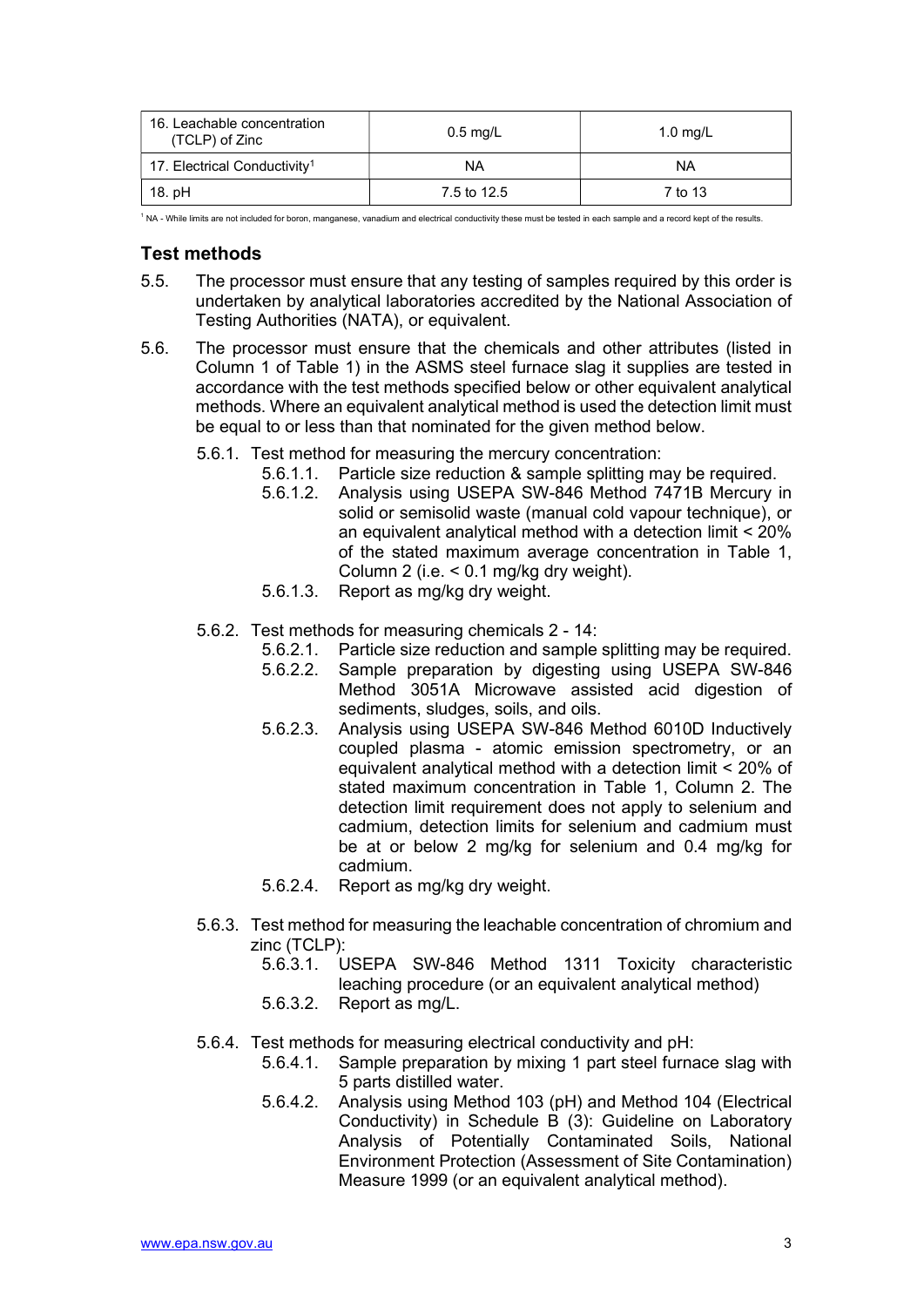5.6.4.3. Report decisiemens per metre (dS/m).

### **Notification**

- 5.7. On or before each transaction, the processor must provide the following to each person to whom the processor supplies the ASMS steel furnace slag:
	- a written statement of compliance certifying that all the requirements set out in this order have been met;
	- a copy of 'the ASMS steel furnace slag exemption 2021' or a link to a website where the document can be found; and
	- a copy of 'the ASMS steel furnace slag order 2021' or a link to a website where the document can be found.

#### Record keeping and reporting

- 5.8. The processor must keep a written record of the following for a period of six years:
	- all sampling results in relation to the ASMS steel furnace slag supplied;
	- the quantity of the ASMS steel furnace slag supplied.
- 5.9. The processor must provide, on request, the most recent sampling results for ASMS steel furnace slag supplied to any consumer of the steel furnace slag.
- 5.10. The processor must notify the EPA within seven days of becoming aware that it has not complied with any requirement in clause 5.1 to 5.4 by calling the Environment Line on 131555 or by email to info@epa.nsw.gov.au.

## 6. Definitions

In this order:

application or apply to land means applying to land by:

- spraying, spreading or depositing on the land; or
- ploughing, injecting or mixing into the land; or
- **•** filling, raising, reclaiming or contouring the land.

composite sample means a sample that combines five discrete sub-samples of equal size into a single sample for the purpose of analysis.

consumer means a person who applies, or intends to apply, ASMS steel furnace slag to land.

processor means a person who generates, processes, mixes, blends, or otherwise incorporates ASMS steel furnace slag into a material in its final form for supply to a consumer. In this order, the processor is Australian Steel Mill Services Pty Ltd (ASMS).

#### transaction means:

- in the case of a one-off supply, the supply of a batch, truckload or stockpile of ASMS steel furnace slag that is not repeated.
- in the case where the supplier has an arrangement with the recipient for more than one supply of ASMS steel furnace slag the first supply of ASMS steel furnace slag as required under the arrangement.

28/5/21

Karen Marler

Director Environmental Solutions (Chemicals, Land and Radiation)